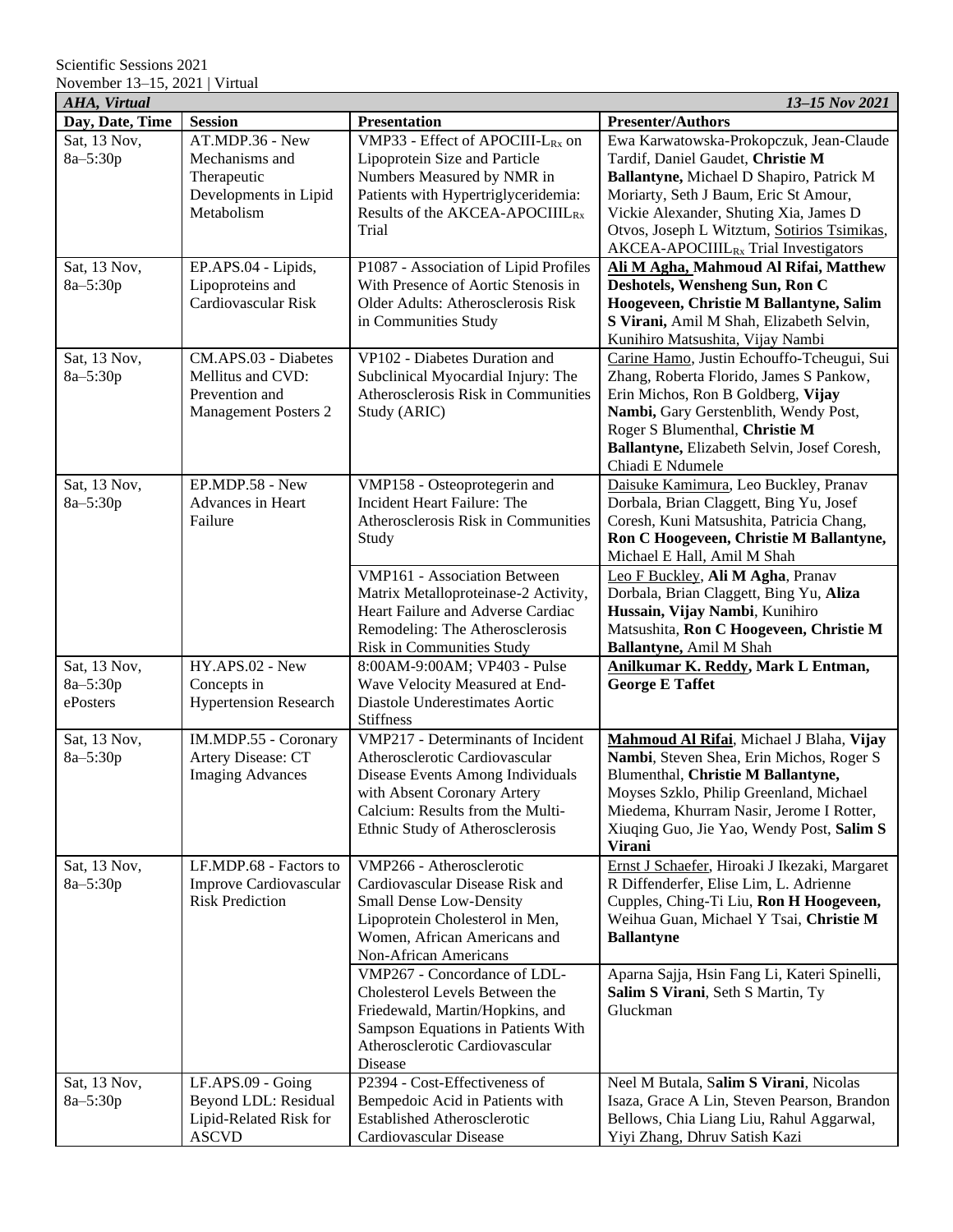|                                  |                                                                                                                       | P2399 - Association Between<br>Remnant Cholesterol, High-<br>Sensitivity C-reactive Protein, and<br><b>Risk of Atherosclerotic</b><br>Cardiovascular Disease Events in the<br>Multi-ethnic Study of<br>Atherosclerosis (MESA)          | Parag A Chevli, Tareq Islam, Yashashwi<br>Pokharel, Fatima Rodriguez, Salim S<br>Virani, Michael J Blaha, Alain G Bertoni,<br>Matthew Budoff, James D Otvos, Michael D<br>Shapiro                                                                                                                                                                                                                                                                                                                                                     |
|----------------------------------|-----------------------------------------------------------------------------------------------------------------------|----------------------------------------------------------------------------------------------------------------------------------------------------------------------------------------------------------------------------------------|---------------------------------------------------------------------------------------------------------------------------------------------------------------------------------------------------------------------------------------------------------------------------------------------------------------------------------------------------------------------------------------------------------------------------------------------------------------------------------------------------------------------------------------|
| Sat, 13 Nov,<br>8a-5:30p         | Management of ACS in<br><b>Unique Patient Subsets</b>                                                                 | Hypoglycemia in Stemi is<br>Associated with Higher Mortality<br>and Morbidity, Irrespective of the<br>Presence of Diabetes                                                                                                             | Robert W Ariss, Abdul Minhas, Salik Nazir,<br>Ayla Cash, Ali E Denktas, Hani Jneid                                                                                                                                                                                                                                                                                                                                                                                                                                                    |
| Sat, 13 Nov,<br>$8a - 5:30p$     | <b>Virtual Poster Session</b><br>on CV Surgery and<br>Percutaneous<br>Intervention                                    | <b>Transcatheter Mitral Valve</b><br>Replacement Among Patients With<br>Chronic Kidney Disease: Insights<br>From The National Readmissions<br>Database                                                                                 | Ayman Elbadawi, Mahmoud Abdelghany,<br>Alexander Dang, Awad Javaid, Mennaallah<br>Eid, David Paniagua, Hani Jneid                                                                                                                                                                                                                                                                                                                                                                                                                     |
| Sat, 13 Nov,<br>$11a-12p$        | LF.APS.02 - Dietary<br>Practices to Reduce<br>Cardiovascular Risk                                                     | 11:00 AM - 12:00 PM Sa3106 / 3106<br>- Short-Term Low-Saturated Fat Diet<br>Compared to High-Saturated Fat<br>Diet in Patients with<br>Hypertriglyceridemia: Lipids and<br>Lipoproteins Associated with<br>Monocyte Phenotypic Changes | Zegin Lian, Xiaoyuan Perrard, Antu<br>Antony, Anum Saeed, Xiaoming Jia, Aliza<br>Hussain, Ron C Hoogeveen, Christie M<br>Ballantyne, Huaizhu Wu, Veronica<br>O'Brien, Lu Xu, Bingqian Zhang                                                                                                                                                                                                                                                                                                                                           |
| Sat, 13 Nov,<br>$11a-12p$        | Cath Lab Basics and<br>Basic Science Cath Lab<br>Research                                                             | <b>Contrast Minimization Devices in</b><br>the Cath Lab: Real-World Outcomes<br>Within a VA Hospital                                                                                                                                   | John M Suffredini, Marilyne Daher, Hani<br>Jneid, Ali E Denktas, Mirza Khalid,<br>David Paniagua                                                                                                                                                                                                                                                                                                                                                                                                                                      |
| Sat, 13 Nov,<br>$11a-12p$        | Obesity and Weight<br>Loss in CVD Risk and<br><b>Prevention Posters</b>                                               | Obesity is Associated with Better<br>Intra-Hospital Outcome in Diabetes<br>Patients Hospitalized for Stemi:<br>Findings from the National Inpatient<br>Sample                                                                          | Ramez Bodair, Soha Dargham, Jassim M Al<br>Suwaidi, Hani Jneid, Charbel Abi Khalil                                                                                                                                                                                                                                                                                                                                                                                                                                                    |
| Sat, 13 Nov,<br>$11:25 - 11:35a$ | <b>ACC/AHA</b> Valvular<br><b>Heart Disease</b><br>Guidelines: What You<br>Need to Know and<br>What Comes Next        | TAVI or SAVI for AS? The Plot<br>Thickens                                                                                                                                                                                              | <b>Hani Jneid</b>                                                                                                                                                                                                                                                                                                                                                                                                                                                                                                                     |
| Sat, 13 Nov,<br>11:30a-12:20p    | FIT.03 - Matching Into<br>Cardiology Fellowship:<br>The Inside Scoop From<br>Program Directors and<br><b>AHA Fits</b> | Panel Discussion                                                                                                                                                                                                                       | Salim S. Virani                                                                                                                                                                                                                                                                                                                                                                                                                                                                                                                       |
| Sat, 13 Nov,<br>$2:30 - 3:30p$   | EP.APS.01 - Novel<br>Approaches to Omics<br>and CVD: Polygenic<br>Risk, mRNA,<br>Proteomics                           | 2:30 PM - 3:30 PM Sa3050 / 3050 -<br>Progress Towards a Proteomic<br>Surrogate Endpoint for<br>Cardiovascular Outcomes                                                                                                                 | Stephen A Williams, Rachel Ostroff,<br>Michael Hinterberg, Josef Coresh, Christie<br>M Ballantyne, Kunihiro Matsushita,<br>Christian Mueller, Joan Elias Walter,<br>Christian Jonasson, Rury H Holman, Svati H<br>Shah, Naveed Sattar, Roy Taylor, Michael<br>Lean, Shintaro Kato, Hiroaki Shimokawa,<br>Yasuhito Sakata, Kotaro Nochioka, Chirag<br>Parikh, Steven Coca, Torbjoern Omland,<br>Jessica Chadwick, David Astling, Yolanda<br>Hagar, Natasha Kurieski, Jeremy Primus,<br>Missy Simpson, Nelson P Trujillo, Peter<br>Ganz |
| Sat, 13 Nov,<br>$2:30-3:30p$     | Diagnosis and<br>Prognostic Advances in<br>Valvular Disease,                                                          | In-Hospital Outcomes of Aortic<br>Valve Repair in Diabetes Patients:<br>Data from the National Inpatient<br>Sample                                                                                                                     | Sarah Khan, Soha Dargham, Jassim M Al<br>Suwaidi, Hani Jneid, Charbel Abi Khalil                                                                                                                                                                                                                                                                                                                                                                                                                                                      |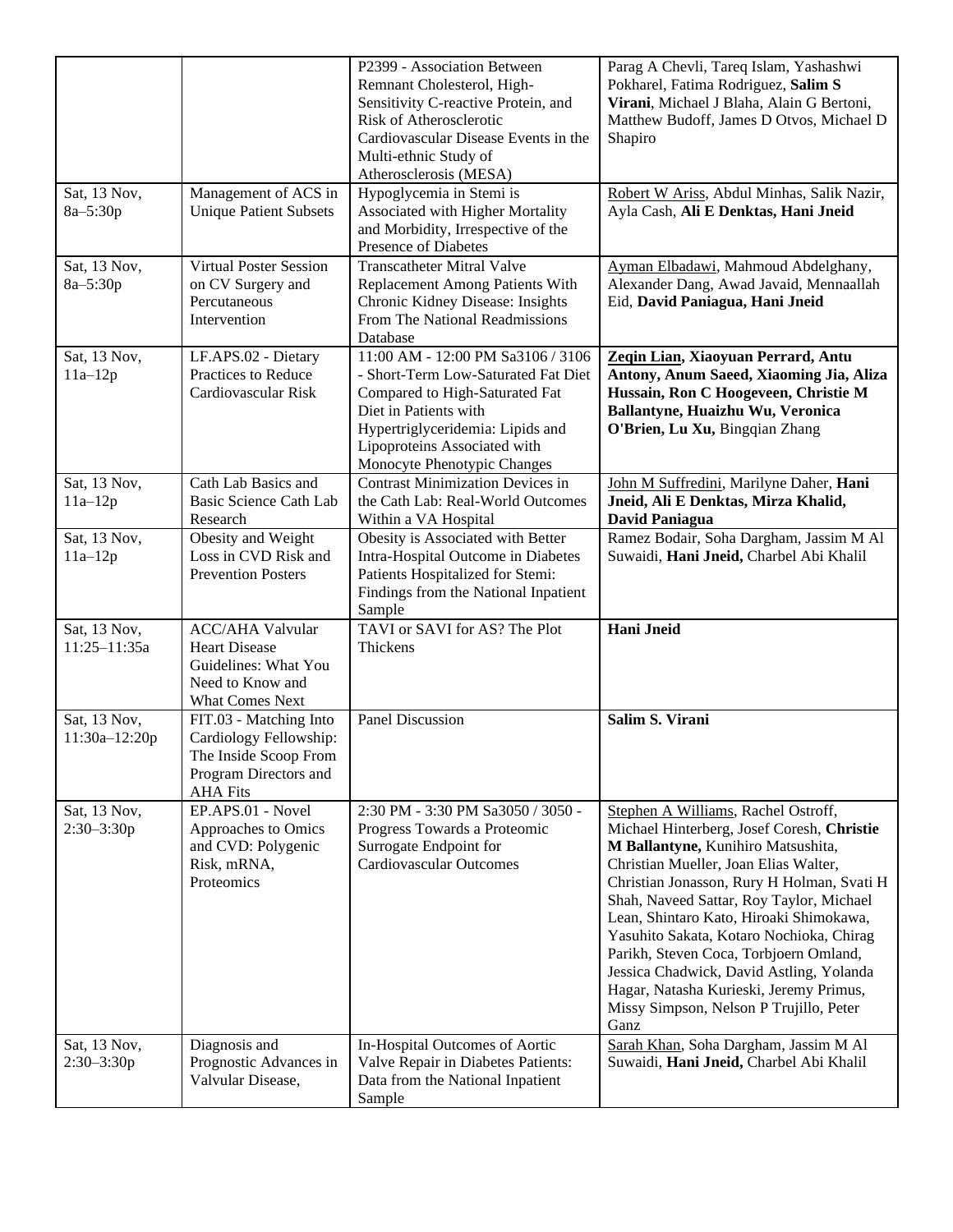| Sat, 13 Nov,<br>$2:30 - 3:30p$ | <b>QCOR</b> at Sessions:<br>Quality                                                                                   | <b>Outcomes of Transcatheter</b><br>Rheumatic Mitral Valve Repair                                                                                                                                                                  | Mohammed Elzeneini, Hassan Ashraf,<br>Yazan Assaf, Ahmad Mahmoud, Ayman<br>Elbadawi, Islam Y Elgendy, R David<br>Anderson, Hani Jneid                                                                                                                       |
|--------------------------------|-----------------------------------------------------------------------------------------------------------------------|------------------------------------------------------------------------------------------------------------------------------------------------------------------------------------------------------------------------------------|-------------------------------------------------------------------------------------------------------------------------------------------------------------------------------------------------------------------------------------------------------------|
| Sat, 13 Nov                    | <b>COVID Vaccine</b><br>Development and CVD<br><b>Implications: Updates</b><br>and Fireside Chat                      | COVID-19 Vaccination and<br>Cardiovascular Disease - Assessing<br>the Evidence to Date                                                                                                                                             | <b>Biykem Bozkurt</b>                                                                                                                                                                                                                                       |
| Sun, 14 Nov,<br>$11a-12p$      | EP.APS.11 - Health<br>Equity and<br>Environmental<br>Influences in CVD<br>Health                                      | P1166 - The Impact of Income Level<br>on All-Cause and Cardiovascular<br>Mortality Across the Spectrum of<br>Cardiovascular Health & Disease<br>Among Adults in the United States                                                  | Madiha Khan, Isaac Acquah, Zulqarnain<br>Javed, Mohamad Taha, Najah Khan, Miguel<br>Cainzos-Achirica, Kobina Hagan, Safi U<br>Khan, Michael D Shapiro, Michael J Blaha,<br>Ron Blankstein, Salim S Virani, Garima<br>Sharma, Javier Elizondo, Khurram Nasir |
| Sun, 14 Nov                    | Laennec Fellows in<br>Training (FIT) Poster<br>Session                                                                | Poster Professor                                                                                                                                                                                                                   | <b>Biykem Bozkurt</b>                                                                                                                                                                                                                                       |
| Sun, 14 Nov                    | Where Should New<br><b>Heart Failure</b><br>Guidelines Change in<br>2021?                                             | Orchestrating the Non-<br>Pharmacological Instruments on<br>Harmonious Time                                                                                                                                                        | <b>Biykem Bozkurt</b>                                                                                                                                                                                                                                       |
| Sun, 14 Nov                    | Building on the<br>Foundations of<br>Treatment: Advances in<br>Heart Failure Therapy                                  | Moderator                                                                                                                                                                                                                          | <b>Biykem Bozkurt</b>                                                                                                                                                                                                                                       |
| Sun, 14 Nov,<br>3:30-4:30p     |                                                                                                                       |                                                                                                                                                                                                                                    | Joshua R Hirsch, Mahmoud Al Rifai,<br>Sankar Navaneethan, Anita M Deswal                                                                                                                                                                                    |
| Sun, 14 Nov,<br>$3:30 - 4:30p$ | Interventional and Cath<br>Lab Basics: The Old<br>and the New                                                         | Hospital Volume-Outcome<br>Relationship After Primary<br>Percutaneous Coronary Intervention:<br>A Contemporary Nationwide<br>Analysis                                                                                              | Ayman Elbadawi, Islam Y Elgendy,<br>Mohamed Omer, David Paniagua, Ali<br>Emin Denktas, Hani Jneid                                                                                                                                                           |
| Sun, 14 Nov,<br>$6:30 - 9p$    | Esperion/Amarin<br>symposium - Clinical<br>Run Down: 3 Hot Topic<br>Sessions on ASCVD<br><b>Risk Reduction</b>        | 7:25-8:05p - Session 2: TG Level: Is<br>It a Biomarker, Risk Factor, or<br><b>Treatment Target?</b><br>7:25-8:05p - Session 2: Current Real<br>World Data on Lipid Treatment,<br>Statin Intolerance, New Options and<br>Approaches | <b>Christie M Ballantyne</b>                                                                                                                                                                                                                                |
| Mon, 15 Nov,<br>$8 - 8:50a$    | Fish Oil, Cocoa and<br>Cholesterol: Recipes for<br><b>CVD</b> Prevention?<br>Late-Breaking Science                    | Moderator                                                                                                                                                                                                                          | <b>Christie M Ballantyne</b>                                                                                                                                                                                                                                |
| Mon, 15 Nov,<br>$9 - 9:50a$    | FIT.11 - Blank Page to<br>Center Stage: Tips for<br>Scientific Writing & a<br><b>Successful Research</b><br>Career    | 9:00 AM- 9:50 AM - Panel<br>Participant                                                                                                                                                                                            | <b>Christie M Ballantyne</b>                                                                                                                                                                                                                                |
| Mon, 15 Nov,<br>$9 - 10a$      | QCOR.MDP.02 -<br><b>QCOR</b> at Sessions:<br><b>QCOR Abstracts</b>                                                    | MDP5 - Machine Learning-<br><b>Enhanced Determinants of Oral</b><br>Anticoagulation in Atrial<br>Fibrillation: Findings From the<br>PINNACLE Registry                                                                              | Fatima Rodriguez, Andrew Ward, Donghyun<br>Lee, Sanchit Gad, Robert Beetel, Robert A<br>Harrington, Salim S Virani, John Rumsfeld,<br>Rajesh Dash                                                                                                           |
| Mon, 15 Nov,<br>$11a-12p$      | $HFAPS.16 -$<br><b>Biomarkers and Other</b><br>Predictive Factors on<br>Diagnosis and<br>Outcomes in Heart<br>Failure | 11:00 AM - 12:00 PM Mo4032 /<br>4032 - Association Between<br>Neutrophil Activity and Incident<br>Heart Failure: The Atherosclerosis<br><b>Risk in Communities Study</b>                                                           | Leo F Buckley, Pranav Dorbala, Brian<br>Claggett, Peter Libby, Weihong Tang, Josef<br>Coresh, Christie M Ballantyne, Ron C<br>Hoogeveen, Bing Yu, Amil M Shah                                                                                               |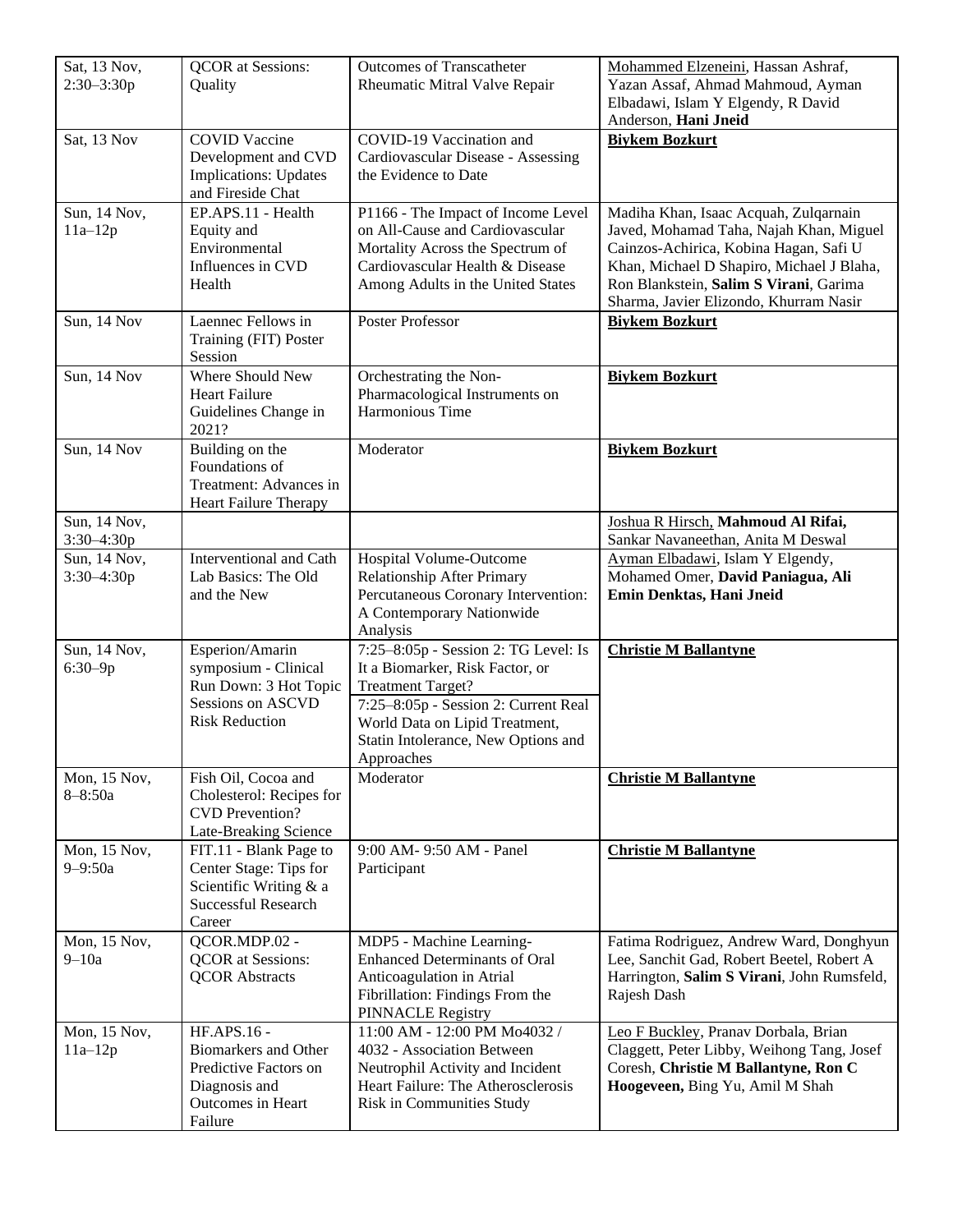| <b>Bozkurt, Hani Jneid</b><br>Pericardial Disease and<br>Mon, 15 Nov,<br>Cardiovascular Outcomes in Patients<br>Moza Almohannadi, SOHA DARGHAM,<br>$11a-12p$<br>Non-Ischemic<br>with Diabetes and Hypertrophic<br>Jassim M Al Suwaidi, Hani Jneid, Charbel<br>Cardiomyopathy<br>Cardiomyopathy, Hospitalized for<br>Abi Khalil<br>Heart Failure<br>1:30 PM - 2:30 PM Mo3126 / 3126 -<br>Mon, 15 Nov,<br>LF.APS.06 - Focus on<br>Anandita P Agarwala, Elena Deych, Laney<br>$1:30-2:30p$<br>Familial<br>Sex-Related Differences in<br>Jones, Amy Curry Sturm, Karen E Aspry,<br>Hypercholesterolemia<br>Premature Cardiovascular Disease in<br>Zahid Ahmad, Christie M Ballantyne,<br>and Other Genetic Lipid<br>Individuals with Familial<br>Anne C Goldberg<br>Disorders<br>Hypercholesterolemia<br>CM.JS.1179 - Blurred<br>On Demand<br>Is There a Role for Isocapent Ethyl?<br><b>Christie M Ballantyne</b><br>Salim S. Virani<br>Lines - Overlap in<br>Is There a Role for Aspirin?<br>High-Risk Primary<br>Prevention vs.<br>Secondary Prevention -<br><b>AHA Joint Session</b><br>With the American<br>Society for Preventive<br>Cardiology<br><b>CM.RFO.22 -</b><br>3:40 PM - 3:45 PM RF65 -<br>Admasu Y Wondmagegn, Justin B Echouffo<br>On Demand<br>Tcheugui, Sui Zhang, Kavita Sharma, Kuni<br>Cardiometabolic Health<br><b>Association of Cumulative Excess</b><br>and Diabetes Rapid Fire<br>Adiposity With Heart Failure With<br>Matsushita, Amil M Shah, Laura R Loehr<br>Preserved and Reduced Ejection<br>Sr., Vijay Nambi, Roberta Florido, Patricia<br>Abstracts<br>Fraction: The Atherosclerosis Risk in<br>Chang, Christie M Ballantyne, Josef<br>Communities (ARIC) Study<br>Coresh, Chiadi E Ndumele<br>3:45 PM - 3:50 PM - Q & A<br>IN.AOS.476 - "FAT's"<br>On Demand<br>3:00 PM - 3:10 PM 266 - Factors<br>Christie M. Ballantyne, Harold E. Bays,<br>What It's All About!<br>Associated with Enhanced Low-<br>Jeremy Smart, Yang Zhang, Kausik K. Ray<br>Lipid, Lipid lowering<br>Density Lipoprotein Cholesterol<br>Agents and PCI<br>Lowering with Bempedoic Acid<br>Among Patients Enrolled in Phase 3<br><b>Studies</b><br>$3:10$ PM - $3:12$ PM - Q & A<br>3:12 PM - 3:22 PM 267 - Efficacy<br>Michael D. Shapiro, Pam R. Taub, Michael<br>and Safety of Bempedoic Acid in<br>J. Louie, Lei Lei, Christie M. Ballantyne<br>Patients with Metabolic Syndrome<br>3:22 PM - 3:24 PM - Q & A<br>LF.RFO.14 - The<br>On Demand<br>Peter Clifton, David Sullivan, John Baker,<br>12:40 PM - 12:45 PM RF107 - ARO-<br>Future of Lipidology:<br>APOC3, an Investigational RNAi<br>Christian Schwabe, Susan Thackwray,<br>Novel and Emerging<br>Therapeutic, Shows Similar Effcacy<br>Russell Scott, James Hamilton, Armando J<br>Interventions for Lipid<br>and Safety in Genetically Confirmed<br>Lira Pineda, Bruce Given, Stacey Melquist,<br>FCS and Non-FCS Participants with<br>Disorders<br>Iris Chen, Javier San Martin, Gerald F<br>Severe Hypertriglyceridemia<br>Watts, Ira J Goldberg, Josh Knowles, Daniel<br>Gaudet, Robert A Hegele, Christie M<br><b>Ballantyne</b><br>Salim S. Virani<br>On Demand<br>PR.CVS.347 -<br><b>Panel Discussion</b><br>Challenges in Lipid<br>Management<br>On Demand<br><b>VA.RFO.19 -</b><br>11:30 AM - 11:35 AM RF181 -<br>Deepak L Bhatt, Philippe G Steg, Michael<br>Identifying risk and<br>Benefits of Icosapent Ethyl in<br>Miller, Eliot A Brinton, Terry A Jacobson, | Mon, 15 Nov, | <b>Lessons From Clinical</b> | Septic Shock and Myocardial           | Ishan Kamat, Salik Nazir, Juan C Plana, |
|-------------------------------------------------------------------------------------------------------------------------------------------------------------------------------------------------------------------------------------------------------------------------------------------------------------------------------------------------------------------------------------------------------------------------------------------------------------------------------------------------------------------------------------------------------------------------------------------------------------------------------------------------------------------------------------------------------------------------------------------------------------------------------------------------------------------------------------------------------------------------------------------------------------------------------------------------------------------------------------------------------------------------------------------------------------------------------------------------------------------------------------------------------------------------------------------------------------------------------------------------------------------------------------------------------------------------------------------------------------------------------------------------------------------------------------------------------------------------------------------------------------------------------------------------------------------------------------------------------------------------------------------------------------------------------------------------------------------------------------------------------------------------------------------------------------------------------------------------------------------------------------------------------------------------------------------------------------------------------------------------------------------------------------------------------------------------------------------------------------------------------------------------------------------------------------------------------------------------------------------------------------------------------------------------------------------------------------------------------------------------------------------------------------------------------------------------------------------------------------------------------------------------------------------------------------------------------------------------------------------------------------------------------------------------------------------------------------------------------------------------------------------------------------------------------------------------------------------------------------------------------------------------------------------------------------------------------------------------------------------------------------------------------------------------------------------------------------------------------------------------------------------------------------------------------------------------------------------------------------------------------------------------------------------------------------------------------------------------------------------------------------------------------------------------------------------------|--------------|------------------------------|---------------------------------------|-----------------------------------------|
|                                                                                                                                                                                                                                                                                                                                                                                                                                                                                                                                                                                                                                                                                                                                                                                                                                                                                                                                                                                                                                                                                                                                                                                                                                                                                                                                                                                                                                                                                                                                                                                                                                                                                                                                                                                                                                                                                                                                                                                                                                                                                                                                                                                                                                                                                                                                                                                                                                                                                                                                                                                                                                                                                                                                                                                                                                                                                                                                                                                                                                                                                                                                                                                                                                                                                                                                                                                                                                                 | $11a-12p$    | <b>Trials and Registries</b> | Infarction                            | Prathit Kulkarni, Vijay Nambi, Biykem   |
|                                                                                                                                                                                                                                                                                                                                                                                                                                                                                                                                                                                                                                                                                                                                                                                                                                                                                                                                                                                                                                                                                                                                                                                                                                                                                                                                                                                                                                                                                                                                                                                                                                                                                                                                                                                                                                                                                                                                                                                                                                                                                                                                                                                                                                                                                                                                                                                                                                                                                                                                                                                                                                                                                                                                                                                                                                                                                                                                                                                                                                                                                                                                                                                                                                                                                                                                                                                                                                                 |              |                              |                                       |                                         |
|                                                                                                                                                                                                                                                                                                                                                                                                                                                                                                                                                                                                                                                                                                                                                                                                                                                                                                                                                                                                                                                                                                                                                                                                                                                                                                                                                                                                                                                                                                                                                                                                                                                                                                                                                                                                                                                                                                                                                                                                                                                                                                                                                                                                                                                                                                                                                                                                                                                                                                                                                                                                                                                                                                                                                                                                                                                                                                                                                                                                                                                                                                                                                                                                                                                                                                                                                                                                                                                 |              |                              |                                       |                                         |
|                                                                                                                                                                                                                                                                                                                                                                                                                                                                                                                                                                                                                                                                                                                                                                                                                                                                                                                                                                                                                                                                                                                                                                                                                                                                                                                                                                                                                                                                                                                                                                                                                                                                                                                                                                                                                                                                                                                                                                                                                                                                                                                                                                                                                                                                                                                                                                                                                                                                                                                                                                                                                                                                                                                                                                                                                                                                                                                                                                                                                                                                                                                                                                                                                                                                                                                                                                                                                                                 |              |                              |                                       |                                         |
|                                                                                                                                                                                                                                                                                                                                                                                                                                                                                                                                                                                                                                                                                                                                                                                                                                                                                                                                                                                                                                                                                                                                                                                                                                                                                                                                                                                                                                                                                                                                                                                                                                                                                                                                                                                                                                                                                                                                                                                                                                                                                                                                                                                                                                                                                                                                                                                                                                                                                                                                                                                                                                                                                                                                                                                                                                                                                                                                                                                                                                                                                                                                                                                                                                                                                                                                                                                                                                                 |              |                              |                                       |                                         |
|                                                                                                                                                                                                                                                                                                                                                                                                                                                                                                                                                                                                                                                                                                                                                                                                                                                                                                                                                                                                                                                                                                                                                                                                                                                                                                                                                                                                                                                                                                                                                                                                                                                                                                                                                                                                                                                                                                                                                                                                                                                                                                                                                                                                                                                                                                                                                                                                                                                                                                                                                                                                                                                                                                                                                                                                                                                                                                                                                                                                                                                                                                                                                                                                                                                                                                                                                                                                                                                 |              |                              |                                       |                                         |
|                                                                                                                                                                                                                                                                                                                                                                                                                                                                                                                                                                                                                                                                                                                                                                                                                                                                                                                                                                                                                                                                                                                                                                                                                                                                                                                                                                                                                                                                                                                                                                                                                                                                                                                                                                                                                                                                                                                                                                                                                                                                                                                                                                                                                                                                                                                                                                                                                                                                                                                                                                                                                                                                                                                                                                                                                                                                                                                                                                                                                                                                                                                                                                                                                                                                                                                                                                                                                                                 |              |                              |                                       |                                         |
|                                                                                                                                                                                                                                                                                                                                                                                                                                                                                                                                                                                                                                                                                                                                                                                                                                                                                                                                                                                                                                                                                                                                                                                                                                                                                                                                                                                                                                                                                                                                                                                                                                                                                                                                                                                                                                                                                                                                                                                                                                                                                                                                                                                                                                                                                                                                                                                                                                                                                                                                                                                                                                                                                                                                                                                                                                                                                                                                                                                                                                                                                                                                                                                                                                                                                                                                                                                                                                                 |              |                              |                                       |                                         |
|                                                                                                                                                                                                                                                                                                                                                                                                                                                                                                                                                                                                                                                                                                                                                                                                                                                                                                                                                                                                                                                                                                                                                                                                                                                                                                                                                                                                                                                                                                                                                                                                                                                                                                                                                                                                                                                                                                                                                                                                                                                                                                                                                                                                                                                                                                                                                                                                                                                                                                                                                                                                                                                                                                                                                                                                                                                                                                                                                                                                                                                                                                                                                                                                                                                                                                                                                                                                                                                 |              |                              |                                       |                                         |
|                                                                                                                                                                                                                                                                                                                                                                                                                                                                                                                                                                                                                                                                                                                                                                                                                                                                                                                                                                                                                                                                                                                                                                                                                                                                                                                                                                                                                                                                                                                                                                                                                                                                                                                                                                                                                                                                                                                                                                                                                                                                                                                                                                                                                                                                                                                                                                                                                                                                                                                                                                                                                                                                                                                                                                                                                                                                                                                                                                                                                                                                                                                                                                                                                                                                                                                                                                                                                                                 |              |                              |                                       |                                         |
|                                                                                                                                                                                                                                                                                                                                                                                                                                                                                                                                                                                                                                                                                                                                                                                                                                                                                                                                                                                                                                                                                                                                                                                                                                                                                                                                                                                                                                                                                                                                                                                                                                                                                                                                                                                                                                                                                                                                                                                                                                                                                                                                                                                                                                                                                                                                                                                                                                                                                                                                                                                                                                                                                                                                                                                                                                                                                                                                                                                                                                                                                                                                                                                                                                                                                                                                                                                                                                                 |              |                              |                                       |                                         |
|                                                                                                                                                                                                                                                                                                                                                                                                                                                                                                                                                                                                                                                                                                                                                                                                                                                                                                                                                                                                                                                                                                                                                                                                                                                                                                                                                                                                                                                                                                                                                                                                                                                                                                                                                                                                                                                                                                                                                                                                                                                                                                                                                                                                                                                                                                                                                                                                                                                                                                                                                                                                                                                                                                                                                                                                                                                                                                                                                                                                                                                                                                                                                                                                                                                                                                                                                                                                                                                 |              |                              |                                       |                                         |
|                                                                                                                                                                                                                                                                                                                                                                                                                                                                                                                                                                                                                                                                                                                                                                                                                                                                                                                                                                                                                                                                                                                                                                                                                                                                                                                                                                                                                                                                                                                                                                                                                                                                                                                                                                                                                                                                                                                                                                                                                                                                                                                                                                                                                                                                                                                                                                                                                                                                                                                                                                                                                                                                                                                                                                                                                                                                                                                                                                                                                                                                                                                                                                                                                                                                                                                                                                                                                                                 |              |                              |                                       |                                         |
|                                                                                                                                                                                                                                                                                                                                                                                                                                                                                                                                                                                                                                                                                                                                                                                                                                                                                                                                                                                                                                                                                                                                                                                                                                                                                                                                                                                                                                                                                                                                                                                                                                                                                                                                                                                                                                                                                                                                                                                                                                                                                                                                                                                                                                                                                                                                                                                                                                                                                                                                                                                                                                                                                                                                                                                                                                                                                                                                                                                                                                                                                                                                                                                                                                                                                                                                                                                                                                                 |              |                              |                                       |                                         |
|                                                                                                                                                                                                                                                                                                                                                                                                                                                                                                                                                                                                                                                                                                                                                                                                                                                                                                                                                                                                                                                                                                                                                                                                                                                                                                                                                                                                                                                                                                                                                                                                                                                                                                                                                                                                                                                                                                                                                                                                                                                                                                                                                                                                                                                                                                                                                                                                                                                                                                                                                                                                                                                                                                                                                                                                                                                                                                                                                                                                                                                                                                                                                                                                                                                                                                                                                                                                                                                 |              |                              |                                       |                                         |
|                                                                                                                                                                                                                                                                                                                                                                                                                                                                                                                                                                                                                                                                                                                                                                                                                                                                                                                                                                                                                                                                                                                                                                                                                                                                                                                                                                                                                                                                                                                                                                                                                                                                                                                                                                                                                                                                                                                                                                                                                                                                                                                                                                                                                                                                                                                                                                                                                                                                                                                                                                                                                                                                                                                                                                                                                                                                                                                                                                                                                                                                                                                                                                                                                                                                                                                                                                                                                                                 |              |                              |                                       |                                         |
|                                                                                                                                                                                                                                                                                                                                                                                                                                                                                                                                                                                                                                                                                                                                                                                                                                                                                                                                                                                                                                                                                                                                                                                                                                                                                                                                                                                                                                                                                                                                                                                                                                                                                                                                                                                                                                                                                                                                                                                                                                                                                                                                                                                                                                                                                                                                                                                                                                                                                                                                                                                                                                                                                                                                                                                                                                                                                                                                                                                                                                                                                                                                                                                                                                                                                                                                                                                                                                                 |              |                              |                                       |                                         |
|                                                                                                                                                                                                                                                                                                                                                                                                                                                                                                                                                                                                                                                                                                                                                                                                                                                                                                                                                                                                                                                                                                                                                                                                                                                                                                                                                                                                                                                                                                                                                                                                                                                                                                                                                                                                                                                                                                                                                                                                                                                                                                                                                                                                                                                                                                                                                                                                                                                                                                                                                                                                                                                                                                                                                                                                                                                                                                                                                                                                                                                                                                                                                                                                                                                                                                                                                                                                                                                 |              |                              |                                       |                                         |
|                                                                                                                                                                                                                                                                                                                                                                                                                                                                                                                                                                                                                                                                                                                                                                                                                                                                                                                                                                                                                                                                                                                                                                                                                                                                                                                                                                                                                                                                                                                                                                                                                                                                                                                                                                                                                                                                                                                                                                                                                                                                                                                                                                                                                                                                                                                                                                                                                                                                                                                                                                                                                                                                                                                                                                                                                                                                                                                                                                                                                                                                                                                                                                                                                                                                                                                                                                                                                                                 |              |                              |                                       |                                         |
|                                                                                                                                                                                                                                                                                                                                                                                                                                                                                                                                                                                                                                                                                                                                                                                                                                                                                                                                                                                                                                                                                                                                                                                                                                                                                                                                                                                                                                                                                                                                                                                                                                                                                                                                                                                                                                                                                                                                                                                                                                                                                                                                                                                                                                                                                                                                                                                                                                                                                                                                                                                                                                                                                                                                                                                                                                                                                                                                                                                                                                                                                                                                                                                                                                                                                                                                                                                                                                                 |              |                              |                                       |                                         |
|                                                                                                                                                                                                                                                                                                                                                                                                                                                                                                                                                                                                                                                                                                                                                                                                                                                                                                                                                                                                                                                                                                                                                                                                                                                                                                                                                                                                                                                                                                                                                                                                                                                                                                                                                                                                                                                                                                                                                                                                                                                                                                                                                                                                                                                                                                                                                                                                                                                                                                                                                                                                                                                                                                                                                                                                                                                                                                                                                                                                                                                                                                                                                                                                                                                                                                                                                                                                                                                 |              |                              |                                       |                                         |
|                                                                                                                                                                                                                                                                                                                                                                                                                                                                                                                                                                                                                                                                                                                                                                                                                                                                                                                                                                                                                                                                                                                                                                                                                                                                                                                                                                                                                                                                                                                                                                                                                                                                                                                                                                                                                                                                                                                                                                                                                                                                                                                                                                                                                                                                                                                                                                                                                                                                                                                                                                                                                                                                                                                                                                                                                                                                                                                                                                                                                                                                                                                                                                                                                                                                                                                                                                                                                                                 |              |                              |                                       |                                         |
|                                                                                                                                                                                                                                                                                                                                                                                                                                                                                                                                                                                                                                                                                                                                                                                                                                                                                                                                                                                                                                                                                                                                                                                                                                                                                                                                                                                                                                                                                                                                                                                                                                                                                                                                                                                                                                                                                                                                                                                                                                                                                                                                                                                                                                                                                                                                                                                                                                                                                                                                                                                                                                                                                                                                                                                                                                                                                                                                                                                                                                                                                                                                                                                                                                                                                                                                                                                                                                                 |              |                              |                                       |                                         |
|                                                                                                                                                                                                                                                                                                                                                                                                                                                                                                                                                                                                                                                                                                                                                                                                                                                                                                                                                                                                                                                                                                                                                                                                                                                                                                                                                                                                                                                                                                                                                                                                                                                                                                                                                                                                                                                                                                                                                                                                                                                                                                                                                                                                                                                                                                                                                                                                                                                                                                                                                                                                                                                                                                                                                                                                                                                                                                                                                                                                                                                                                                                                                                                                                                                                                                                                                                                                                                                 |              |                              |                                       |                                         |
|                                                                                                                                                                                                                                                                                                                                                                                                                                                                                                                                                                                                                                                                                                                                                                                                                                                                                                                                                                                                                                                                                                                                                                                                                                                                                                                                                                                                                                                                                                                                                                                                                                                                                                                                                                                                                                                                                                                                                                                                                                                                                                                                                                                                                                                                                                                                                                                                                                                                                                                                                                                                                                                                                                                                                                                                                                                                                                                                                                                                                                                                                                                                                                                                                                                                                                                                                                                                                                                 |              |                              |                                       |                                         |
|                                                                                                                                                                                                                                                                                                                                                                                                                                                                                                                                                                                                                                                                                                                                                                                                                                                                                                                                                                                                                                                                                                                                                                                                                                                                                                                                                                                                                                                                                                                                                                                                                                                                                                                                                                                                                                                                                                                                                                                                                                                                                                                                                                                                                                                                                                                                                                                                                                                                                                                                                                                                                                                                                                                                                                                                                                                                                                                                                                                                                                                                                                                                                                                                                                                                                                                                                                                                                                                 |              |                              |                                       |                                         |
|                                                                                                                                                                                                                                                                                                                                                                                                                                                                                                                                                                                                                                                                                                                                                                                                                                                                                                                                                                                                                                                                                                                                                                                                                                                                                                                                                                                                                                                                                                                                                                                                                                                                                                                                                                                                                                                                                                                                                                                                                                                                                                                                                                                                                                                                                                                                                                                                                                                                                                                                                                                                                                                                                                                                                                                                                                                                                                                                                                                                                                                                                                                                                                                                                                                                                                                                                                                                                                                 |              |                              |                                       |                                         |
|                                                                                                                                                                                                                                                                                                                                                                                                                                                                                                                                                                                                                                                                                                                                                                                                                                                                                                                                                                                                                                                                                                                                                                                                                                                                                                                                                                                                                                                                                                                                                                                                                                                                                                                                                                                                                                                                                                                                                                                                                                                                                                                                                                                                                                                                                                                                                                                                                                                                                                                                                                                                                                                                                                                                                                                                                                                                                                                                                                                                                                                                                                                                                                                                                                                                                                                                                                                                                                                 |              |                              |                                       |                                         |
|                                                                                                                                                                                                                                                                                                                                                                                                                                                                                                                                                                                                                                                                                                                                                                                                                                                                                                                                                                                                                                                                                                                                                                                                                                                                                                                                                                                                                                                                                                                                                                                                                                                                                                                                                                                                                                                                                                                                                                                                                                                                                                                                                                                                                                                                                                                                                                                                                                                                                                                                                                                                                                                                                                                                                                                                                                                                                                                                                                                                                                                                                                                                                                                                                                                                                                                                                                                                                                                 |              |                              |                                       |                                         |
|                                                                                                                                                                                                                                                                                                                                                                                                                                                                                                                                                                                                                                                                                                                                                                                                                                                                                                                                                                                                                                                                                                                                                                                                                                                                                                                                                                                                                                                                                                                                                                                                                                                                                                                                                                                                                                                                                                                                                                                                                                                                                                                                                                                                                                                                                                                                                                                                                                                                                                                                                                                                                                                                                                                                                                                                                                                                                                                                                                                                                                                                                                                                                                                                                                                                                                                                                                                                                                                 |              |                              |                                       |                                         |
|                                                                                                                                                                                                                                                                                                                                                                                                                                                                                                                                                                                                                                                                                                                                                                                                                                                                                                                                                                                                                                                                                                                                                                                                                                                                                                                                                                                                                                                                                                                                                                                                                                                                                                                                                                                                                                                                                                                                                                                                                                                                                                                                                                                                                                                                                                                                                                                                                                                                                                                                                                                                                                                                                                                                                                                                                                                                                                                                                                                                                                                                                                                                                                                                                                                                                                                                                                                                                                                 |              |                              |                                       |                                         |
|                                                                                                                                                                                                                                                                                                                                                                                                                                                                                                                                                                                                                                                                                                                                                                                                                                                                                                                                                                                                                                                                                                                                                                                                                                                                                                                                                                                                                                                                                                                                                                                                                                                                                                                                                                                                                                                                                                                                                                                                                                                                                                                                                                                                                                                                                                                                                                                                                                                                                                                                                                                                                                                                                                                                                                                                                                                                                                                                                                                                                                                                                                                                                                                                                                                                                                                                                                                                                                                 |              |                              |                                       |                                         |
|                                                                                                                                                                                                                                                                                                                                                                                                                                                                                                                                                                                                                                                                                                                                                                                                                                                                                                                                                                                                                                                                                                                                                                                                                                                                                                                                                                                                                                                                                                                                                                                                                                                                                                                                                                                                                                                                                                                                                                                                                                                                                                                                                                                                                                                                                                                                                                                                                                                                                                                                                                                                                                                                                                                                                                                                                                                                                                                                                                                                                                                                                                                                                                                                                                                                                                                                                                                                                                                 |              |                              |                                       |                                         |
|                                                                                                                                                                                                                                                                                                                                                                                                                                                                                                                                                                                                                                                                                                                                                                                                                                                                                                                                                                                                                                                                                                                                                                                                                                                                                                                                                                                                                                                                                                                                                                                                                                                                                                                                                                                                                                                                                                                                                                                                                                                                                                                                                                                                                                                                                                                                                                                                                                                                                                                                                                                                                                                                                                                                                                                                                                                                                                                                                                                                                                                                                                                                                                                                                                                                                                                                                                                                                                                 |              |                              |                                       |                                         |
|                                                                                                                                                                                                                                                                                                                                                                                                                                                                                                                                                                                                                                                                                                                                                                                                                                                                                                                                                                                                                                                                                                                                                                                                                                                                                                                                                                                                                                                                                                                                                                                                                                                                                                                                                                                                                                                                                                                                                                                                                                                                                                                                                                                                                                                                                                                                                                                                                                                                                                                                                                                                                                                                                                                                                                                                                                                                                                                                                                                                                                                                                                                                                                                                                                                                                                                                                                                                                                                 |              |                              |                                       |                                         |
|                                                                                                                                                                                                                                                                                                                                                                                                                                                                                                                                                                                                                                                                                                                                                                                                                                                                                                                                                                                                                                                                                                                                                                                                                                                                                                                                                                                                                                                                                                                                                                                                                                                                                                                                                                                                                                                                                                                                                                                                                                                                                                                                                                                                                                                                                                                                                                                                                                                                                                                                                                                                                                                                                                                                                                                                                                                                                                                                                                                                                                                                                                                                                                                                                                                                                                                                                                                                                                                 |              |                              |                                       |                                         |
|                                                                                                                                                                                                                                                                                                                                                                                                                                                                                                                                                                                                                                                                                                                                                                                                                                                                                                                                                                                                                                                                                                                                                                                                                                                                                                                                                                                                                                                                                                                                                                                                                                                                                                                                                                                                                                                                                                                                                                                                                                                                                                                                                                                                                                                                                                                                                                                                                                                                                                                                                                                                                                                                                                                                                                                                                                                                                                                                                                                                                                                                                                                                                                                                                                                                                                                                                                                                                                                 |              |                              |                                       |                                         |
|                                                                                                                                                                                                                                                                                                                                                                                                                                                                                                                                                                                                                                                                                                                                                                                                                                                                                                                                                                                                                                                                                                                                                                                                                                                                                                                                                                                                                                                                                                                                                                                                                                                                                                                                                                                                                                                                                                                                                                                                                                                                                                                                                                                                                                                                                                                                                                                                                                                                                                                                                                                                                                                                                                                                                                                                                                                                                                                                                                                                                                                                                                                                                                                                                                                                                                                                                                                                                                                 |              |                              |                                       |                                         |
|                                                                                                                                                                                                                                                                                                                                                                                                                                                                                                                                                                                                                                                                                                                                                                                                                                                                                                                                                                                                                                                                                                                                                                                                                                                                                                                                                                                                                                                                                                                                                                                                                                                                                                                                                                                                                                                                                                                                                                                                                                                                                                                                                                                                                                                                                                                                                                                                                                                                                                                                                                                                                                                                                                                                                                                                                                                                                                                                                                                                                                                                                                                                                                                                                                                                                                                                                                                                                                                 |              |                              |                                       |                                         |
|                                                                                                                                                                                                                                                                                                                                                                                                                                                                                                                                                                                                                                                                                                                                                                                                                                                                                                                                                                                                                                                                                                                                                                                                                                                                                                                                                                                                                                                                                                                                                                                                                                                                                                                                                                                                                                                                                                                                                                                                                                                                                                                                                                                                                                                                                                                                                                                                                                                                                                                                                                                                                                                                                                                                                                                                                                                                                                                                                                                                                                                                                                                                                                                                                                                                                                                                                                                                                                                 |              |                              |                                       |                                         |
|                                                                                                                                                                                                                                                                                                                                                                                                                                                                                                                                                                                                                                                                                                                                                                                                                                                                                                                                                                                                                                                                                                                                                                                                                                                                                                                                                                                                                                                                                                                                                                                                                                                                                                                                                                                                                                                                                                                                                                                                                                                                                                                                                                                                                                                                                                                                                                                                                                                                                                                                                                                                                                                                                                                                                                                                                                                                                                                                                                                                                                                                                                                                                                                                                                                                                                                                                                                                                                                 |              |                              |                                       |                                         |
|                                                                                                                                                                                                                                                                                                                                                                                                                                                                                                                                                                                                                                                                                                                                                                                                                                                                                                                                                                                                                                                                                                                                                                                                                                                                                                                                                                                                                                                                                                                                                                                                                                                                                                                                                                                                                                                                                                                                                                                                                                                                                                                                                                                                                                                                                                                                                                                                                                                                                                                                                                                                                                                                                                                                                                                                                                                                                                                                                                                                                                                                                                                                                                                                                                                                                                                                                                                                                                                 |              |                              |                                       |                                         |
|                                                                                                                                                                                                                                                                                                                                                                                                                                                                                                                                                                                                                                                                                                                                                                                                                                                                                                                                                                                                                                                                                                                                                                                                                                                                                                                                                                                                                                                                                                                                                                                                                                                                                                                                                                                                                                                                                                                                                                                                                                                                                                                                                                                                                                                                                                                                                                                                                                                                                                                                                                                                                                                                                                                                                                                                                                                                                                                                                                                                                                                                                                                                                                                                                                                                                                                                                                                                                                                 |              |                              |                                       |                                         |
|                                                                                                                                                                                                                                                                                                                                                                                                                                                                                                                                                                                                                                                                                                                                                                                                                                                                                                                                                                                                                                                                                                                                                                                                                                                                                                                                                                                                                                                                                                                                                                                                                                                                                                                                                                                                                                                                                                                                                                                                                                                                                                                                                                                                                                                                                                                                                                                                                                                                                                                                                                                                                                                                                                                                                                                                                                                                                                                                                                                                                                                                                                                                                                                                                                                                                                                                                                                                                                                 |              |                              |                                       |                                         |
|                                                                                                                                                                                                                                                                                                                                                                                                                                                                                                                                                                                                                                                                                                                                                                                                                                                                                                                                                                                                                                                                                                                                                                                                                                                                                                                                                                                                                                                                                                                                                                                                                                                                                                                                                                                                                                                                                                                                                                                                                                                                                                                                                                                                                                                                                                                                                                                                                                                                                                                                                                                                                                                                                                                                                                                                                                                                                                                                                                                                                                                                                                                                                                                                                                                                                                                                                                                                                                                 |              |                              |                                       |                                         |
|                                                                                                                                                                                                                                                                                                                                                                                                                                                                                                                                                                                                                                                                                                                                                                                                                                                                                                                                                                                                                                                                                                                                                                                                                                                                                                                                                                                                                                                                                                                                                                                                                                                                                                                                                                                                                                                                                                                                                                                                                                                                                                                                                                                                                                                                                                                                                                                                                                                                                                                                                                                                                                                                                                                                                                                                                                                                                                                                                                                                                                                                                                                                                                                                                                                                                                                                                                                                                                                 |              |                              |                                       |                                         |
|                                                                                                                                                                                                                                                                                                                                                                                                                                                                                                                                                                                                                                                                                                                                                                                                                                                                                                                                                                                                                                                                                                                                                                                                                                                                                                                                                                                                                                                                                                                                                                                                                                                                                                                                                                                                                                                                                                                                                                                                                                                                                                                                                                                                                                                                                                                                                                                                                                                                                                                                                                                                                                                                                                                                                                                                                                                                                                                                                                                                                                                                                                                                                                                                                                                                                                                                                                                                                                                 |              | saving life and limb in      | Patients with Prior Peripheral Artery | Jean-Claude Tardif, Steven Ketchum,     |
| patients with PAD<br>Disease: REDUCE-IT PAD<br>Rebecca Juliano, Lisa Jiao, Christina                                                                                                                                                                                                                                                                                                                                                                                                                                                                                                                                                                                                                                                                                                                                                                                                                                                                                                                                                                                                                                                                                                                                                                                                                                                                                                                                                                                                                                                                                                                                                                                                                                                                                                                                                                                                                                                                                                                                                                                                                                                                                                                                                                                                                                                                                                                                                                                                                                                                                                                                                                                                                                                                                                                                                                                                                                                                                                                                                                                                                                                                                                                                                                                                                                                                                                                                                            |              |                              |                                       |                                         |
| Copland, Ralph Doyle, Christie M<br>11:35 AM - 11:40 AM - Q & A                                                                                                                                                                                                                                                                                                                                                                                                                                                                                                                                                                                                                                                                                                                                                                                                                                                                                                                                                                                                                                                                                                                                                                                                                                                                                                                                                                                                                                                                                                                                                                                                                                                                                                                                                                                                                                                                                                                                                                                                                                                                                                                                                                                                                                                                                                                                                                                                                                                                                                                                                                                                                                                                                                                                                                                                                                                                                                                                                                                                                                                                                                                                                                                                                                                                                                                                                                                 |              |                              |                                       |                                         |
| <b>Ballantyne, REDUCE-IT Investigators</b>                                                                                                                                                                                                                                                                                                                                                                                                                                                                                                                                                                                                                                                                                                                                                                                                                                                                                                                                                                                                                                                                                                                                                                                                                                                                                                                                                                                                                                                                                                                                                                                                                                                                                                                                                                                                                                                                                                                                                                                                                                                                                                                                                                                                                                                                                                                                                                                                                                                                                                                                                                                                                                                                                                                                                                                                                                                                                                                                                                                                                                                                                                                                                                                                                                                                                                                                                                                                      |              |                              |                                       |                                         |
| Circulation: Innovation<br>Discussion: Q&A<br><b>Biykem Bozkurt</b><br>On Demand<br>in Cardiovascular                                                                                                                                                                                                                                                                                                                                                                                                                                                                                                                                                                                                                                                                                                                                                                                                                                                                                                                                                                                                                                                                                                                                                                                                                                                                                                                                                                                                                                                                                                                                                                                                                                                                                                                                                                                                                                                                                                                                                                                                                                                                                                                                                                                                                                                                                                                                                                                                                                                                                                                                                                                                                                                                                                                                                                                                                                                                                                                                                                                                                                                                                                                                                                                                                                                                                                                                           |              |                              |                                       |                                         |
| Science and Medicine                                                                                                                                                                                                                                                                                                                                                                                                                                                                                                                                                                                                                                                                                                                                                                                                                                                                                                                                                                                                                                                                                                                                                                                                                                                                                                                                                                                                                                                                                                                                                                                                                                                                                                                                                                                                                                                                                                                                                                                                                                                                                                                                                                                                                                                                                                                                                                                                                                                                                                                                                                                                                                                                                                                                                                                                                                                                                                                                                                                                                                                                                                                                                                                                                                                                                                                                                                                                                            |              |                              |                                       |                                         |